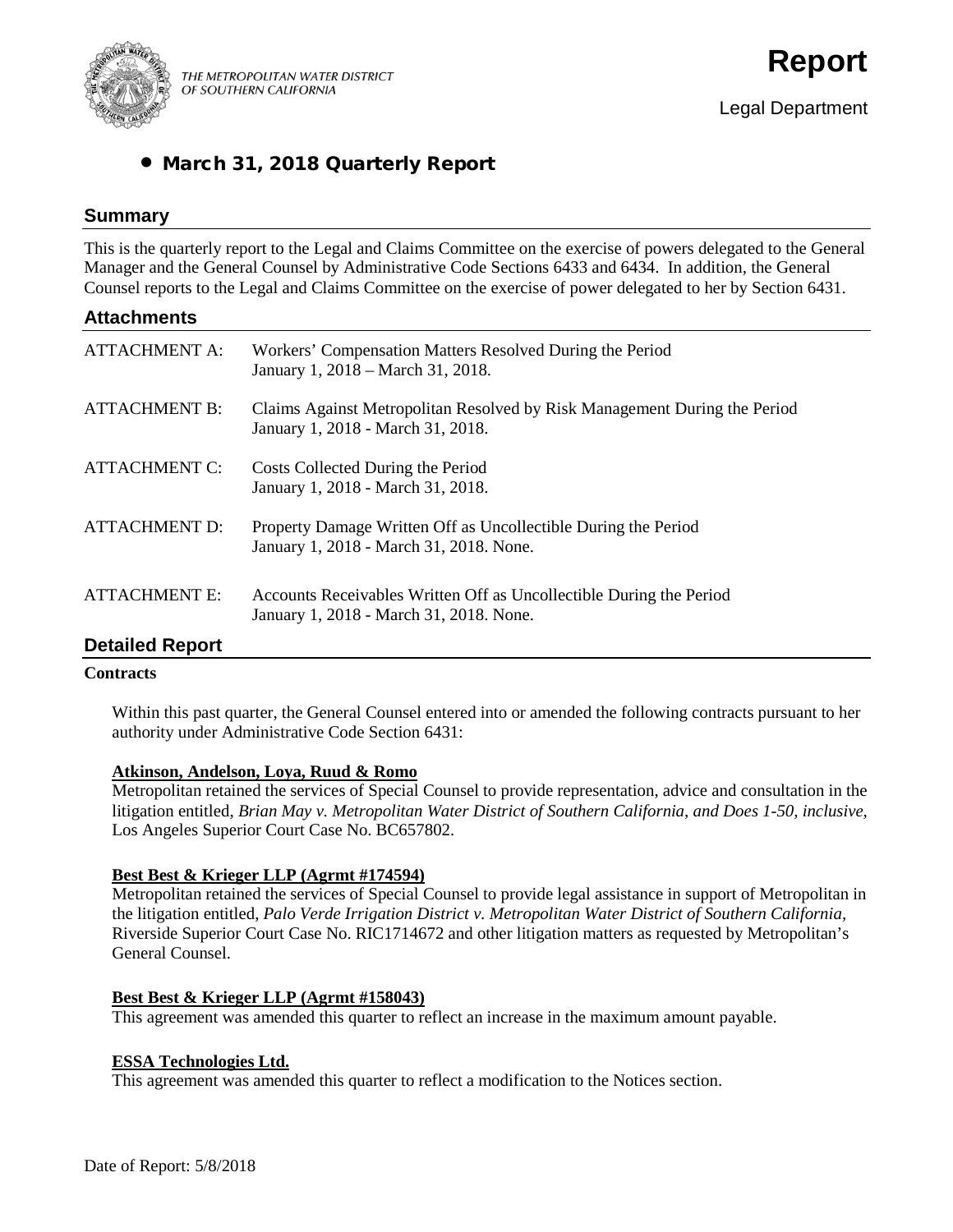# **Hunton & Williams LLP**

Metropolitan and State Water Contractors jointly retained the services of Special Counsel to provide legal counsel for complex litigation matters relating to the California WaterFix.

### **Olsen Hagel & Fishburn LLP**

Metropolitan retained the services of Special Counsel to provide advice and recommendations regarding (1) the reporting structure of Metropolitan's statutorily-created ethics office, (2) the policies and procedures of the ethics office, (3) the review of the ethics office provided to the Metropolitan Board by Special Counsel Wilmer Cutler Pickering Hale and Dorr LLP, and (4) any related matters as requested by the Chairman of Metropolitan's Board of Directors.

### **Public Interest Investigations, Inc.**

This agreement was amended this quarter to reflect an increase in the maximum amount payable.

### **Claims and Other Matters**

- 1. Between January 1, 2018 March 31, 2018, Metropolitan initiated, compromised, settled, or otherwise disposed of the following claims and entered into the following separation agreements:
	- a. Litigated, Compromised and Settled Claims By and Against Third Parties Metropolitan entered into the following pending settlement agreement within this past quarter.

### **Please see the following activity:**

- 1. As a result of an inspection in July 2017, at the Joseph Jensen Water Treatment Plant and subsequent document requests, on January 4, 2018, Cal-OSHA issued a Citation and Notification of Penalty to Metropolitan for a General Violation for not conducting an annual maintenance check on a portable fire extinguisher. The proposed penalty amount for this citation was \$150.00. On January 31, 2018, Metropolitan appealed this citation on the grounds that the classification is incorrect and the proposed penalty is unreasonable. Metropolitan asserted the following affirmative defenses: (1) Cal-OSHA failed to consider relevant information; (2) the Cal-OSHA inspector did not make diligent inquiry into Metropolitan's records; and (3) at the time of the inspection, Metropolitan was making a good faith effort to abate the alleged violation. During an informal conference on March 15, 2018, the Cal-OSHA District Manager agreed to reduce the classification of the violation from "General" to simply a "Notice" and not to impose any penalty. She also agreed to include a non-admissions clause in the settlement. The District Manager will send an e-mail to the Administrative Law Judge notifying him of the settlement. After Metropolitan confirms the settlement terms, the Administrative Law Judge will issue a final order.
- 2. Metropolitan entered into a settlement agreement in the matter entitled, *Shimmick Construction Company, Inc./Obayashi Corporation, Joint Venture v. Metropolitan Water District of Southern California,* Los Angeles Superior Court Case No. BC559603. Pursuant to the agreement, Metropolitan paid the contractor \$1.5 million and released \$2.5 million in liquidated damages. The settlement falls within the authority granted to the General Manager and General Counsel by Section 6433(c) of the Administrative Code since it involved funds available under the Boardapproved contract, including change orders.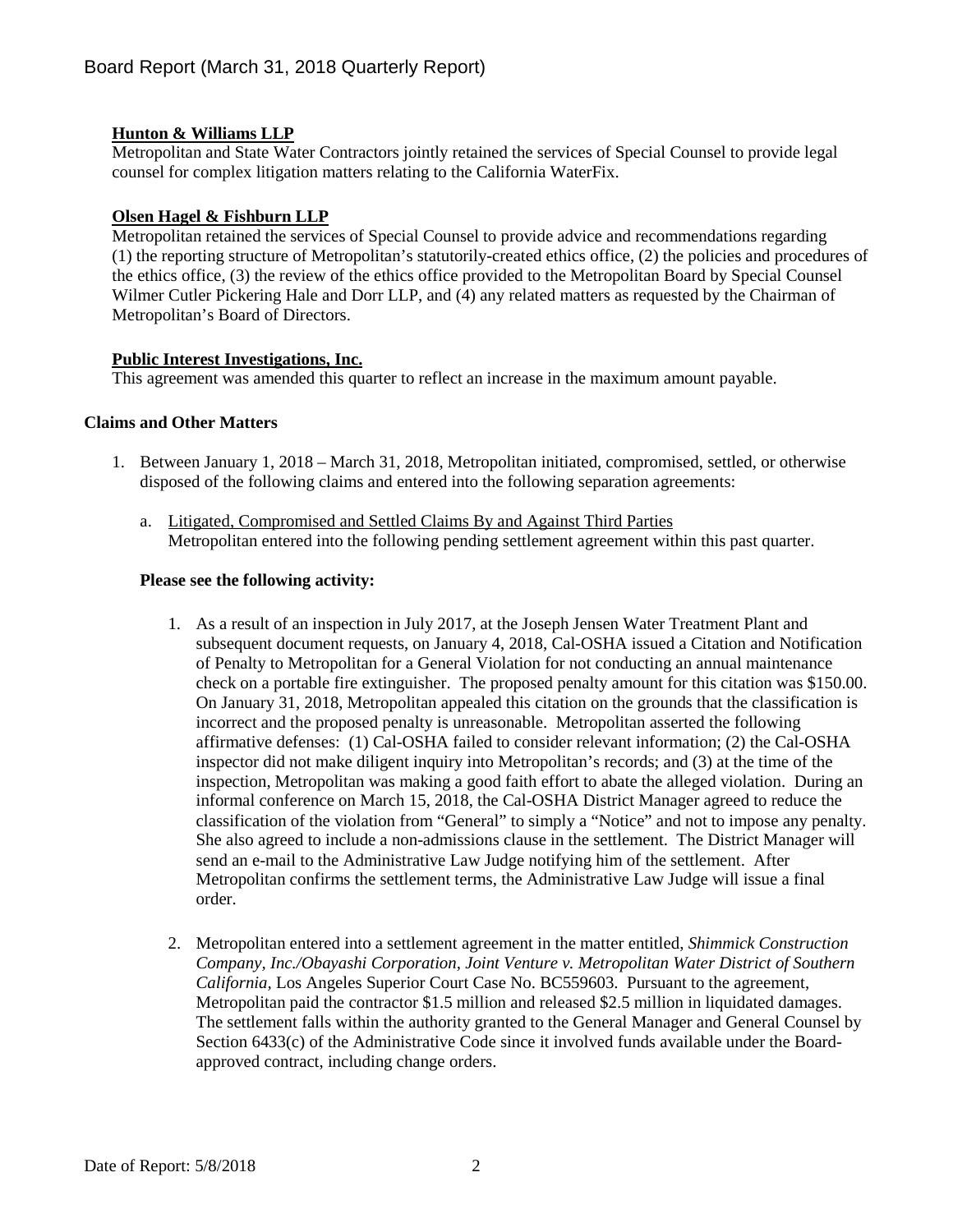- 3. Metropolitan entered into an agreement with a retired Metropolitan employee, Debra Man settling a claim for attorney fees incurred in connection with an investigation. The agreement contained a general release regarding Ms. Man's Metropolitan employment and the investigation.
- b. Workers' Compensation Matters Workers' compensation claims settled by the General Manager and the General Counsel within this past quarter are reported in Attachment A.
- c. Other Claims By and Against Third Parties Resolved by Risk Management Non-litigated third party claims resolved by Risk Management (under authority delegated by the General Manager) and approved by the General Counsel within this past quarter are reported in Attachment B.
- d. SB 90 Claims No SB 90 claims for reimbursement for state-mandated costs collected were reported within this past quarter.
- e. Separation Agreements Metropolitan did not enter into any separation agreements within this past quarter.
- 2. Costs collected for claims within this past quarter are reported in Attachment C.
- 3. No Property Damage Claims were declared as uncollectible by the General Manager within this past quarter.
- 4. No Accounts Receivables were written off as uncollectible by the General Manager within this past quarter.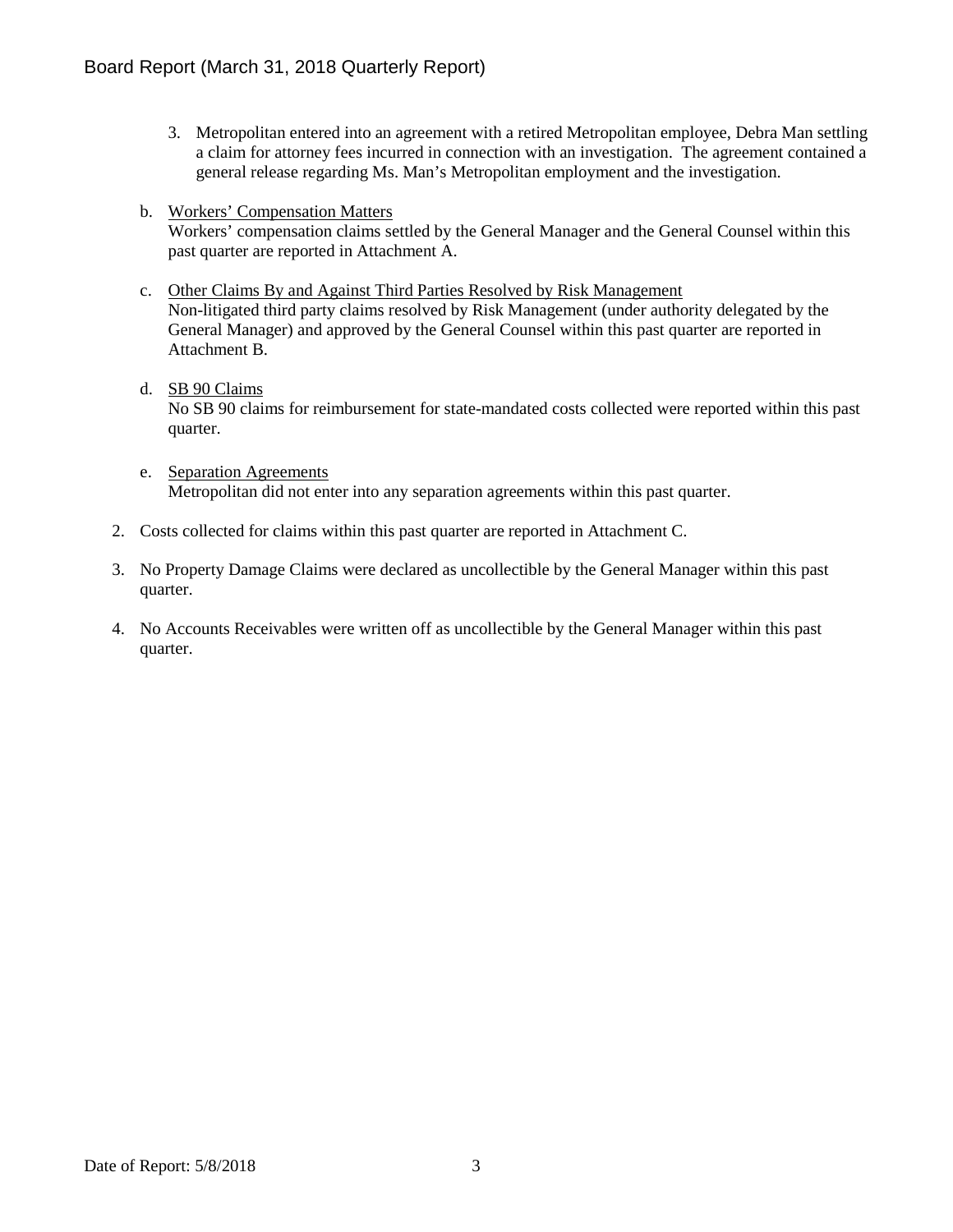# **ATTACHMENT A** Workers' Compensation Matters Resolved During the Period January 1, 2018 –March 31, 2018

| <b>Classification</b>      | <b>Control No.</b> | Date of Injury | <b>Amount of</b><br><b>Settlement</b> | <b>Nature of Injury</b> | <b>Basis for Settlement</b>                                                                     |
|----------------------------|--------------------|----------------|---------------------------------------|-------------------------|-------------------------------------------------------------------------------------------------|
| O&M Technician IV          | 2013-0429-0478     | 4/26/13        | \$23,172.50                           | Left shoulder           | Stipulated settlement based on Panel Qualified<br>Medical Evaluator's report                    |
| O&M Technician IV          | 2016-0916-0145     | $8/25/16$ CT   | \$0                                   | Bilateral hearing loss  | Stipulated settlement, providing future medical care,<br>based on consulting physician's report |
| Construction Inspector III | 2017-1009-0194     | 10/6/17        | \$23,345.00                           | Bilateral hearing loss  | Stipulated settlement based on consulting<br>physician's report                                 |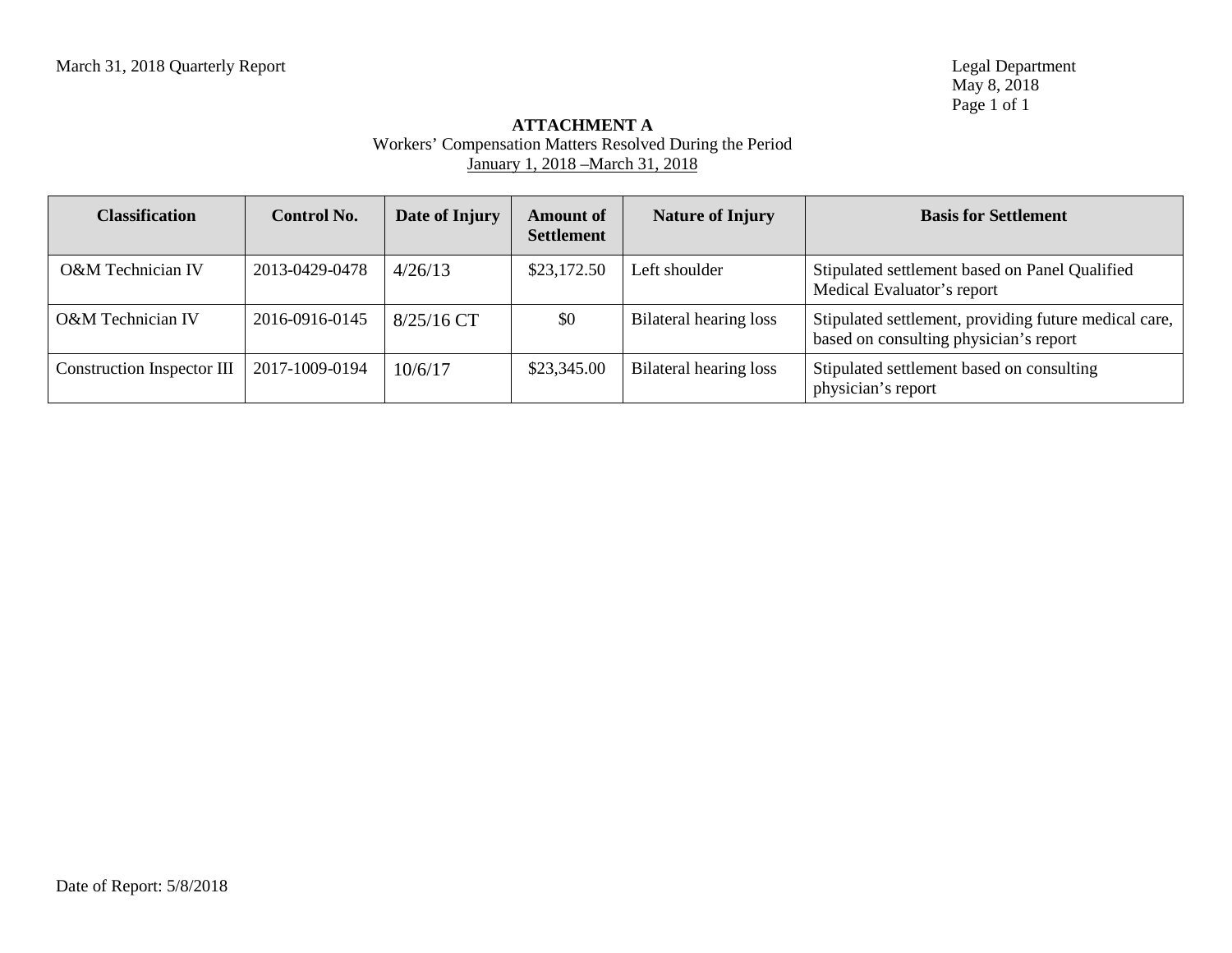### **ATTACHMENT B** Claims Against Metropolitan Resolved by Risk Management During the Period January 1, 2018 –March 31, 2018

| <b>Claimant</b>   | <b>Control No.</b><br>TPA No. | <b>Amount of</b><br><b>Settlement</b> | <b>Incident Description</b>                                    | <b>Basis for Resolution</b>                                                                                   |
|-------------------|-------------------------------|---------------------------------------|----------------------------------------------------------------|---------------------------------------------------------------------------------------------------------------|
| Alexis Montellano | 2017-1115-0258<br>027-000020  | \$1,164.66                            | On 11/14/2017, MWD vehicle backed<br>into third party vehicle. | Third party property damage claim was settled<br>based upon an evaluation of the damages and<br>repair costs. |